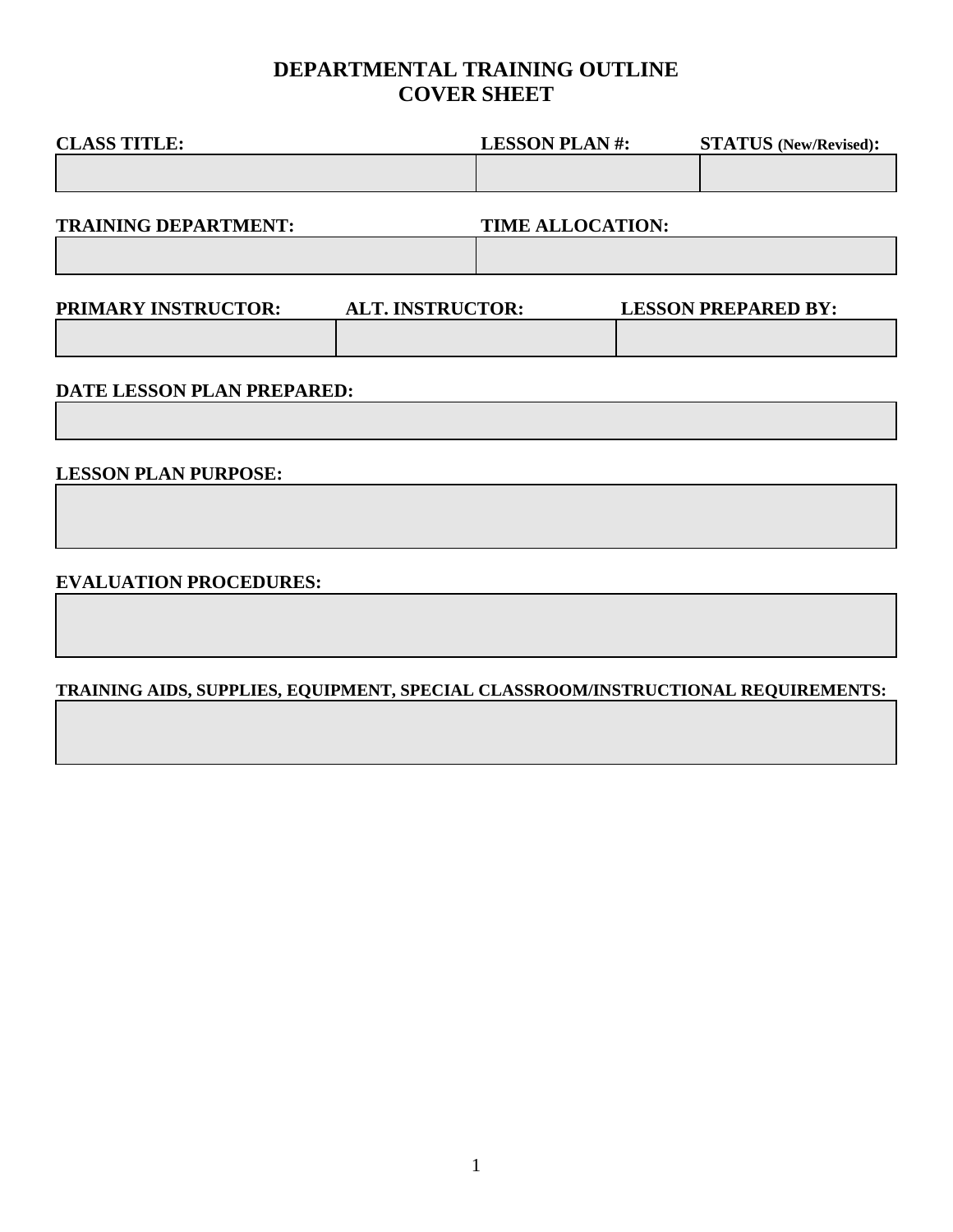## **TRAINING PERFORMANCE OBJECTIVES**

| <b>CLASS TITLE:</b> | <b>LESSON PLAN#:</b> | <b>STATUS</b> (New/Revised): |
|---------------------|----------------------|------------------------------|
|                     |                      |                              |
|                     |                      |                              |

**TRAINING DEPARTMENT: INSTRUCTOR:**

### **PERFORMANCE OBJECTIVES:**

1.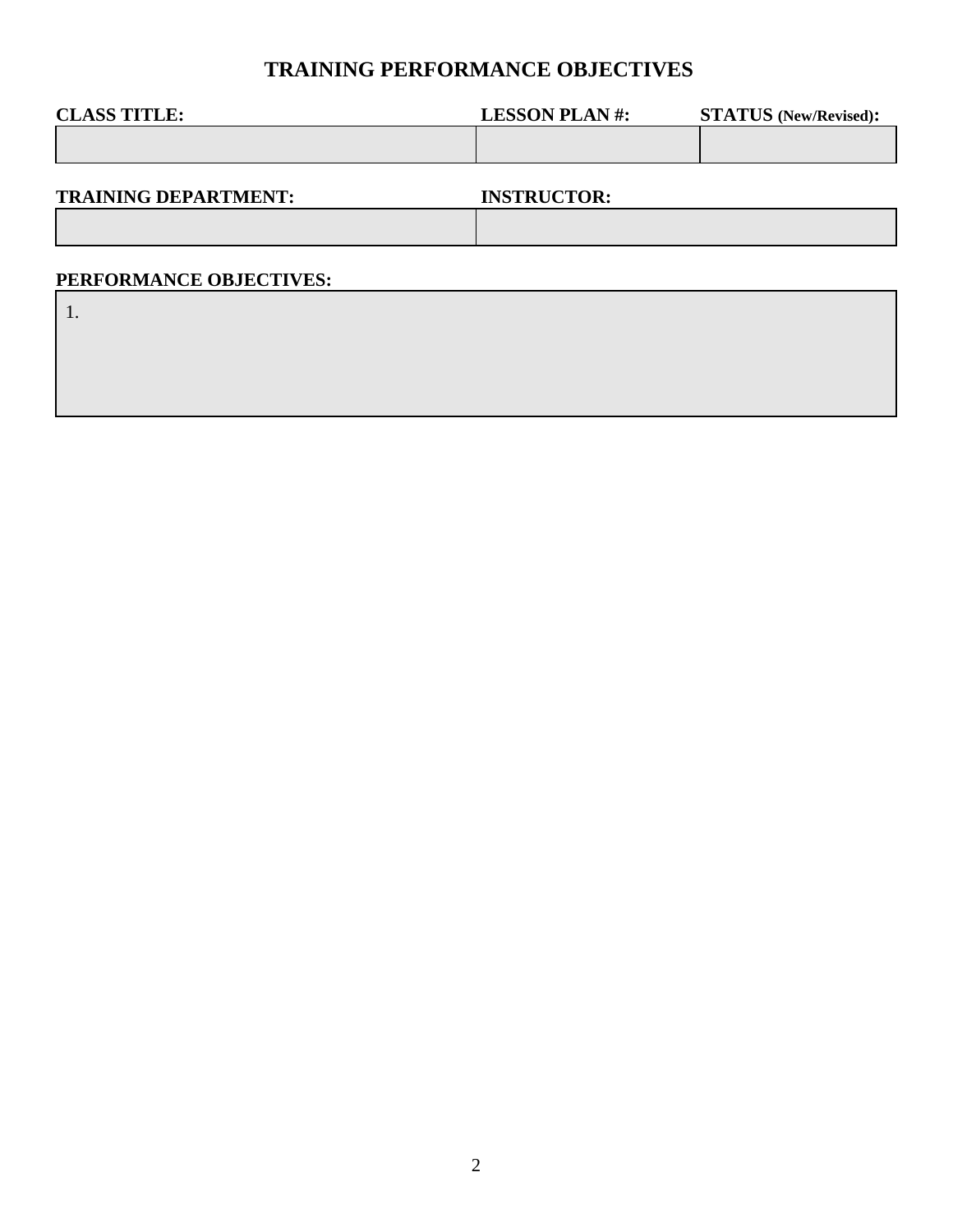# **TRAINING OFFICER INSTRUCTIONAL OUTLINE**

| <b>CLASS TITLE:</b>         | <b>LESSON PLAN#:</b> | <b>STATUS</b> (New/Revised): |
|-----------------------------|----------------------|------------------------------|
|                             |                      |                              |
|                             |                      |                              |
| <b>TRAINING DEPARTMENT:</b> | <b>INSTRUCTOR:</b>   |                              |
|                             |                      |                              |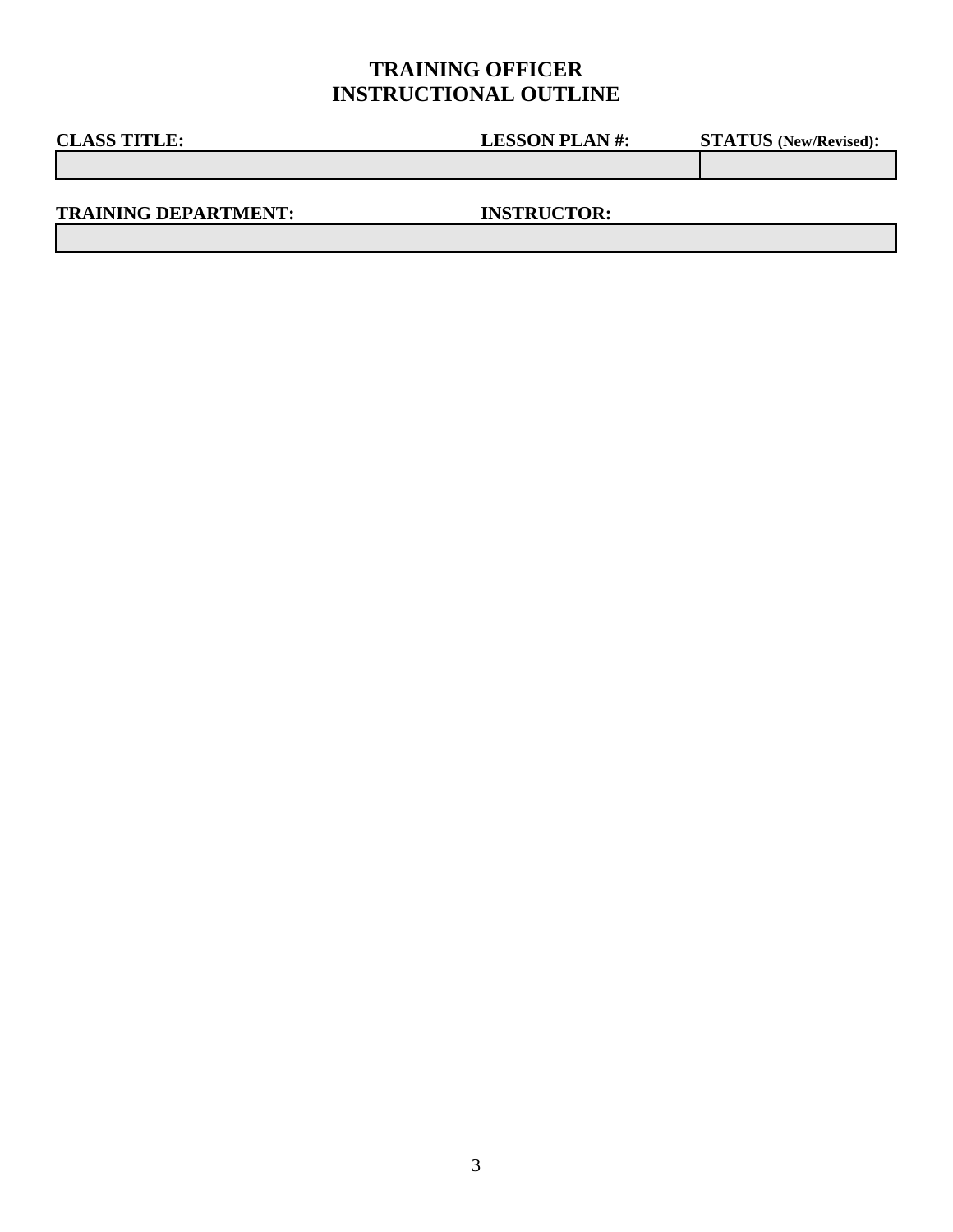# **INSTRUCTIONAL CONTENT BIBLIOGRAPHY**

| <b>CLASS TITLE:</b>         | <b>LESSON PLAN#:</b> | <b>STATUS</b> (New/Revised): |
|-----------------------------|----------------------|------------------------------|
|                             |                      |                              |
|                             |                      |                              |
| <b>TRAINING DEPARTMENT:</b> | <b>INSTRUCTOR:</b>   |                              |
|                             |                      |                              |
|                             |                      |                              |
|                             |                      |                              |
|                             |                      |                              |
|                             |                      |                              |
|                             |                      |                              |
|                             |                      |                              |
|                             |                      |                              |
|                             |                      |                              |
|                             |                      |                              |